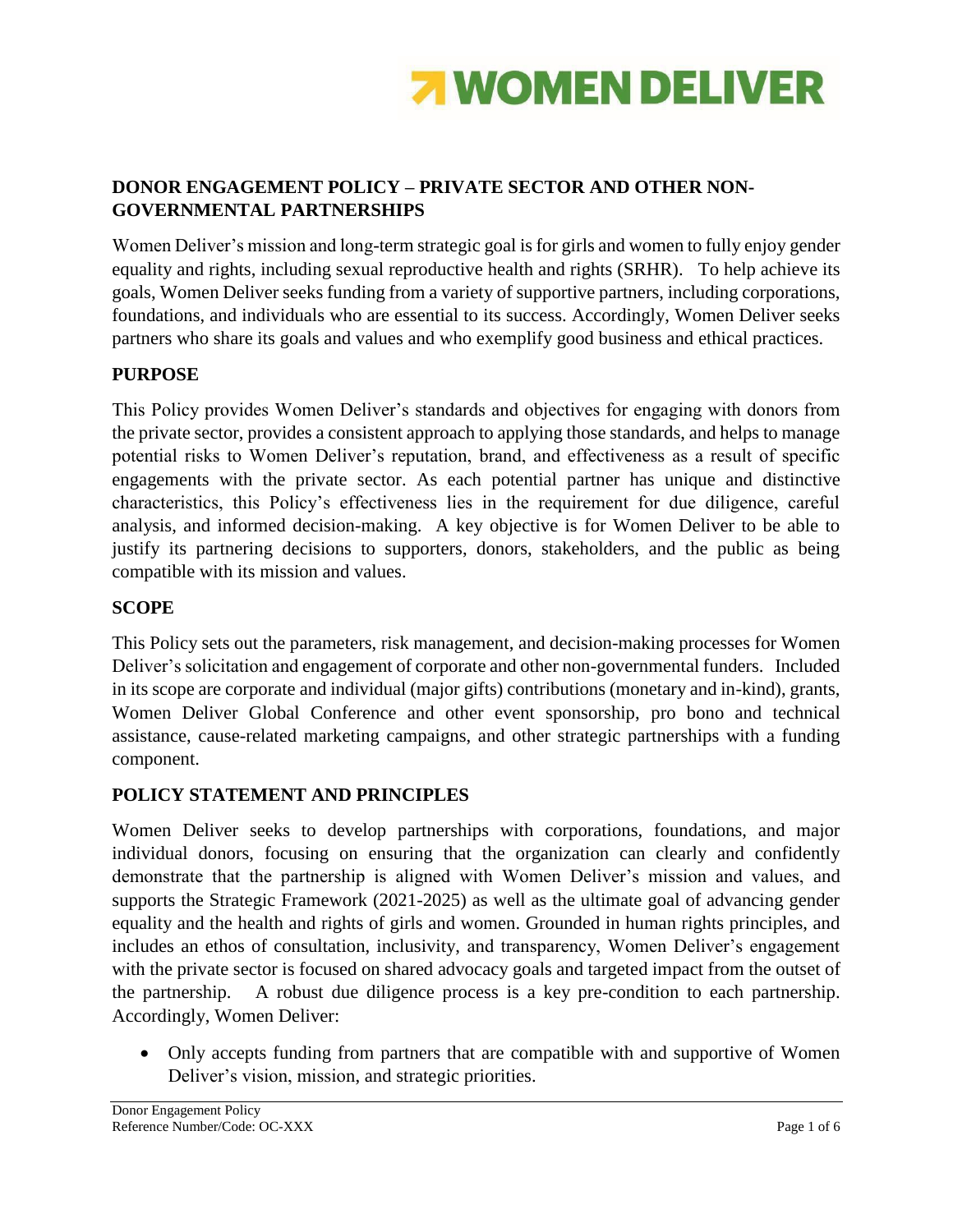

- Engages with donors where any actual or perceived risk to its stakeholders, brand and operations that is apparent from due diligence process can be effectively managed.
- Ensures transparency with respect to the respective benefits to each party.
- Strongly prefers its corporate partners to be signatories to the UN Global Compact and to explicitly endorse human rights frameworks, such as those articulated in the UN Guiding Principles on Business and Human Rights (2011), the Children's Rights and Principles (2012), the Women's Empowerment Principles (UN Women), or similar global standards of good business and humanitarian practice.
- Engages with corporate partners where opportunities exist for Women Deliver to leverage its influence and impact on corporate policies and practice.

# **4. ASSURANCE/DUE DILIGENCE REQUIREMENTS**

## **4.1 Assessing Opportunities**

Women Deliver considers that the nature of a donor's industry or business and the characteristics of the donor relationship as fundamental to the assessment of a proposed partnership's suitability. Any risk analysis of a potential donor will be weighed against the potential for Women Deliver to advance gender equality and the health and rights for girls and women by working with donor. Specific examples of partnerships include, but are not limited, to (a) the opportunity to play an advisory role to influence the potential donor's practices throughout the value chain and/or influencing the donor's markets; (b) collaborating on a program, advocacy campaign, product, event, or media (such as, co-authored op-eds and broadcast interviews); and (c) acceptance of goods and/or services in kind in lieu of funding.

## **4.2 Excluded Industries and Practices**

Certain products, services, or actors are categorized as disqualified due to their intrinsic harm to people, particularly women and children, and their lack of compatibility with Women Deliver's mission. For this Policy, disqualified means those whose "primary income and/or brand association" is derived from the following:

- **Tobacco** manufacturing, sales and/or marketing of tobacco and tobacco-related products
- **Alcohol** manufacturing, sale and or marketing of alcoholic beverages
- **Armaments** manufacturing, marketing and or distributing armaments/weapons
- **Extractive Industries** specifically, oil, gas, metal and mineral extraction and production

"Primary income and brand association" is defined as where the percentage of income from the manufacture, sale and/or marketing of disqualified products/services exceeds 25% of total revenue, OR where income derived from such products/services is less than 25% yet there is a generally agreed assessment of a donor's strong public brand association with those disqualified products/services, as such associations would result in degradation of Women Deliver's brand.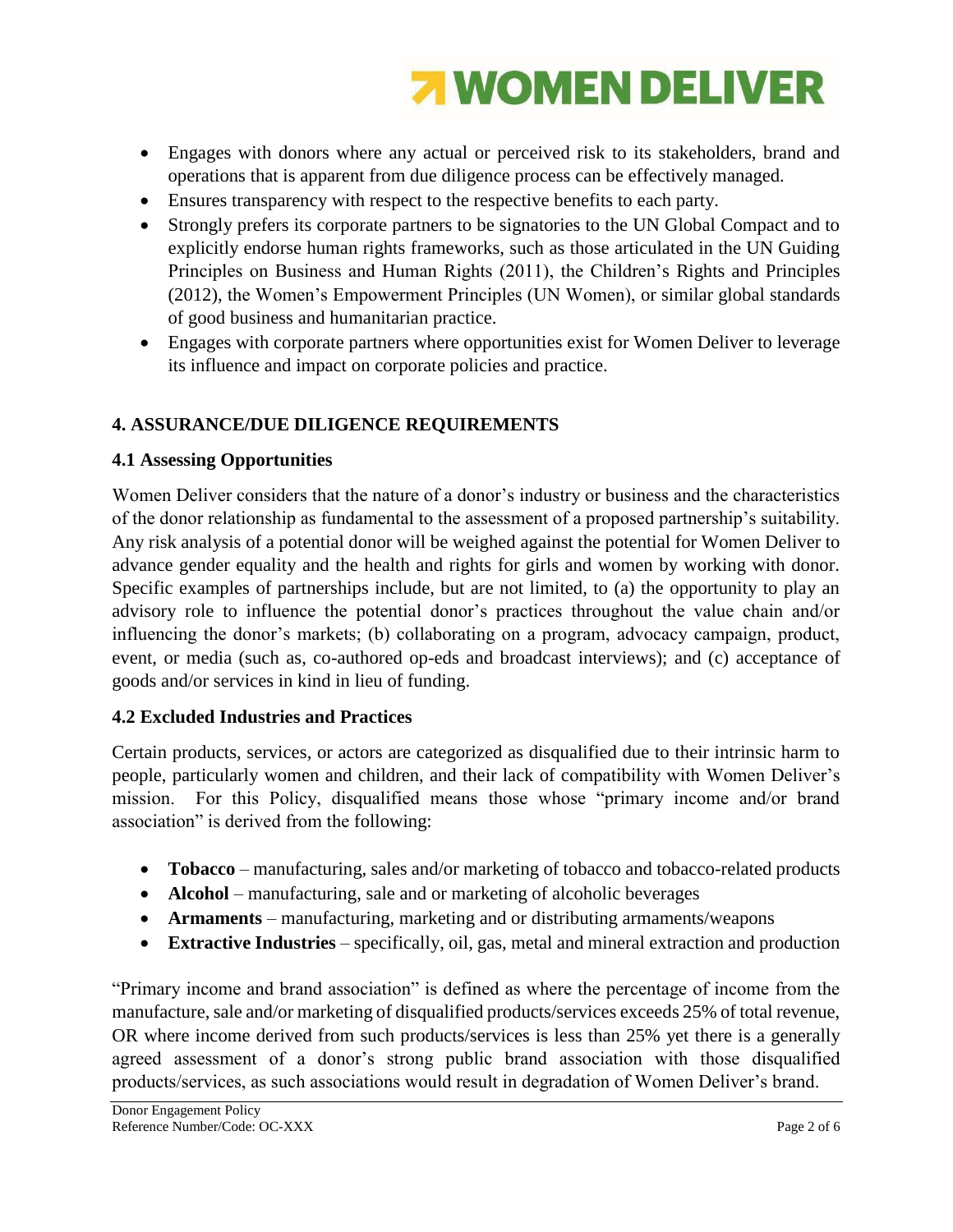

- **Organizations or Individuals that Engage in the Exploitation or Abuse of Women or Children** – For example, in material depicting the sexual abuse of children, irresponsible marketing to girls and women, and, in the case of human trafficking, extending to a manufacturer's supply chain and preferred vendors.
- **Organizations or Individuals that Overtly Engage in or are Grounded in Principles of Racism, White Supremacy, or Discrimination** based on race, ethnicity, gender or other protected factors.

## **4.2 Potentially High-Risk Industries and Practices**

Women Deliver recognizes that certain companies or individuals generate controversy because of the nature of their business or industry, or business practices, which may present ethical issues and the potential for high reputational risk. A decision to enter into partnership with such entities or individuals must be preceded by a rigorous assessment (due diligence) and establishment of risk mitigation measures, as appropriate.

The following are examples of controversial or potentially controversial industries or practices that present a high level of reputational risk to Women Deliver:

- Genetically modified organisms and pesticide manufacturers
- Gambling commercial and not-for-profit entities
- Sale of products that have been irresponsibly marketed, particularly to children, or sales of products that have engaged in otherwise harmful marketing programs
- Manufacturing, marketing and sale of products or ideals that perpetuate racism, white supremacy, or other forms of discrimination
- Manufacturing and marketing of pharmaceuticals
- Garment industry specifically the manufacturing and selling of fashionable clothing, apparel, and accessories
- Floral industry specifically, concerned with commercial production, marketing and sale of flowers and ornamental plants for gardens and floristry
- Manufacturing and marketing of breast-milk substitute products
- Prohibited or unfair labor and employment practices (including child labor)
- Violations of UN or other lawful human rights or economic sanctions
- Predatory or otherwise illegal or discriminatory lending practices
- Bribery and corruption allegations or practices
- Explicit perpetration of irresponsible and irreversible degradation of the environment, local communities, including Indigenous Peoples, or ecosystems, or practices that lead to such degradation and harm
- Donations that could call into question Women Deliver's neutrality and independence, or that would create conflicts of interest, such as those that would require Women Deliver's product endorsement or use of a corporate brand directly in programming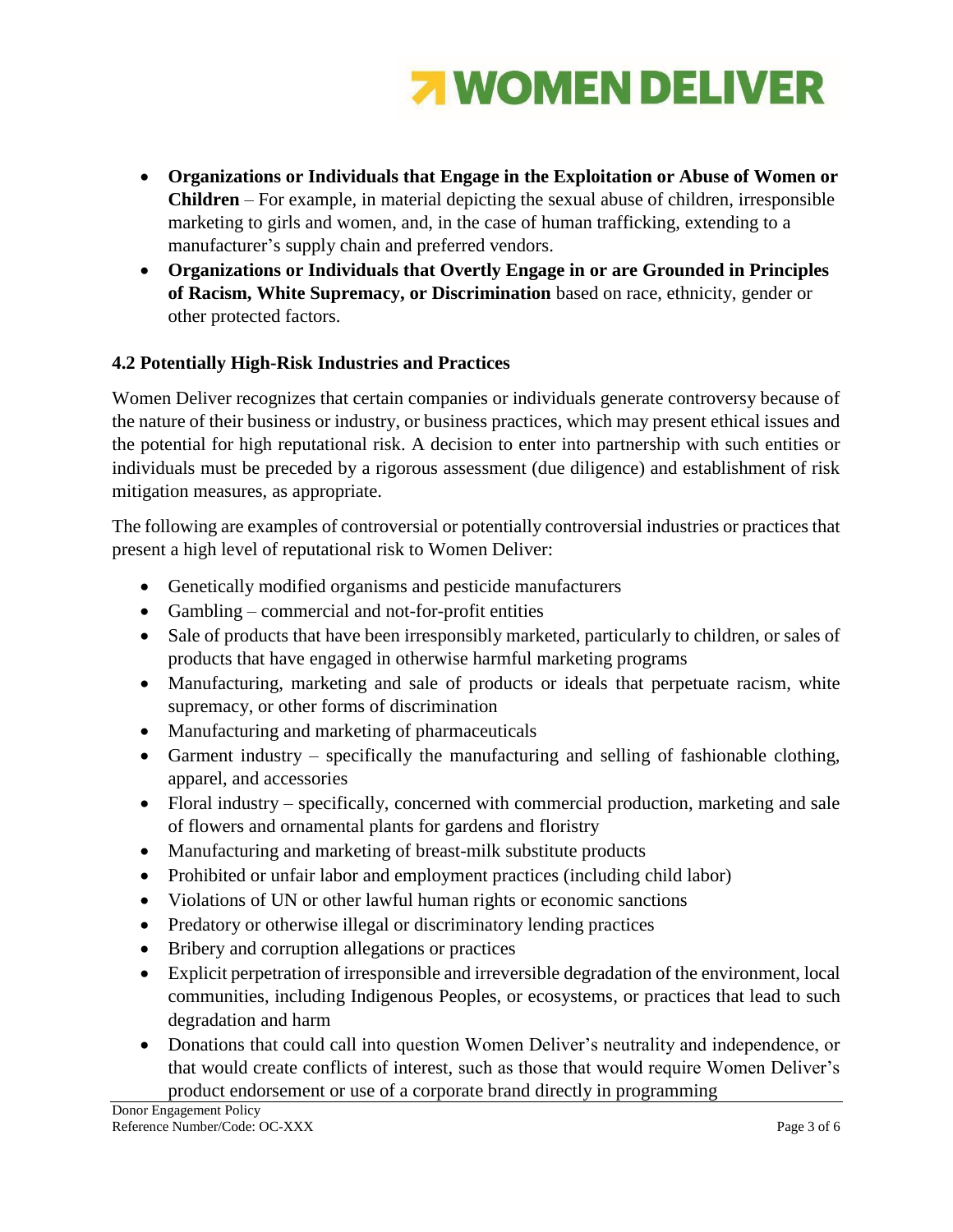

Accusations and/or prosecutions for corporate criminal behavior

## **Further Guidance:**

Assessments of existing corporate partners will be required in the event of a material change in the partners' business, operations or ownership, or in the nature of the partnership. Women Deliver reserves the discretion to return any funds if in the course of its due diligence and assessment Women Deliver determines the partnership to be unacceptable.

The outcome of an assessment that finds a funding partnership to be otherwise acceptable shall not be an endorsement of that entity's entire range of activities, nor of a particular product line.

## **4.3 Relevance of Partnership Type**

Collaborations in various forms with third parties can pose a range of risks (from low to high) to Women Deliver, depending on the nature of the collaboration.

In accepting funds, Women Deliver also accepts the donor as a funding *partner*. Assessing partnership type is therefore important as there is e.g., considerably greater potential risk to Women Deliver triggered by a co-branded, high dollar partnership than an exploratory agreement for capacity building with a local organization.

Sponsorship funding (such as for the tri-annual Women Deliver Conference) may result in variety of benefits such as branding, side events and other sponsored sessions; however, Women Deliverled programs and selection of speakers shall be determined independently from sponsorship.

### **4.4 Risk Management Measures**

Risk assessments should be carried out for all prospective relationships with private sector donors. The detail and depth of a risk assessment will be influenced by both the industry/business practice, partnership type (see above), and reputation of the potential donor, but should nonetheless demonstrate due consideration of all material and relevant risk factors. Women Deliver's due diligence and assessment process (for new and existing donors) includes, but is not limited to, review of publicly available media, annual reports, and independent research such as reputational rankings. Please see Women Deliver's Due Diligence Guidelines, which outline Women Deliver's process of due diligence and assessment.

### **4.5 Major Gifts and In-Kind Donations**

Women Deliver accepts major gifts (defined as exceeding \$10,000) and gifts in kind (goods and services) with certain limitations. In general, the requirements for due diligence and risk assessment apply to major gifts and to in-kind donors where the value of goods and services exceeds \$10,000; Major gifts and in-kind donations shall be subject to this Policy's list of Excluded Industries and Practices, as well as the due diligence requirements for Potentially High-Risk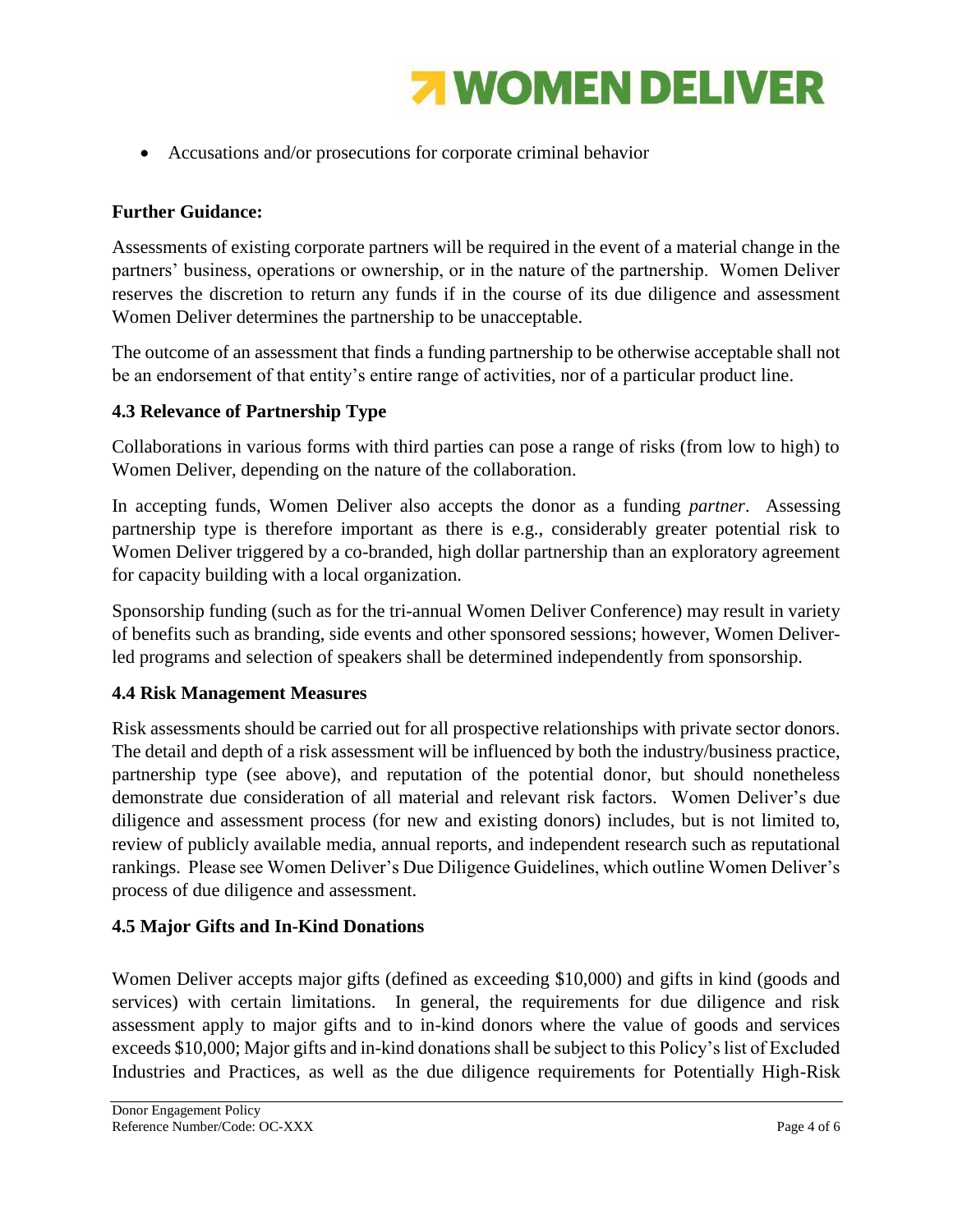

Industries and Practices. In addition, the following guidance is applicable to all gifts and donations:

- Gifts shall be accepted only where there is charitable intent on the part of the donor;
- Women Deliver should not accept gifts that are overly restrictive in purpose. The most desirable gifts are those with the least restrictions, as unrestricted funds allow the organization to address its most pressing needs; and
- Women Deliver should not accept gifts from a sanctioned individual or group deemed a terrorist, specially-designated national (SDN) or otherwise identified on USA PATRIOT ACT, US State Department, UN, EU or other official sanctions list of socalled blocked persons.

Unless the President/CEO, in consultation with the Board, provides a specific exception, Women Deliver should not accept any gifts that:

- Contain a condition that requires any action on the part of Women Deliver that is unacceptable, or in conflict with Women Deliver's mission;
- Involve unlawful discrimination based upon race, religion, gender, sexual orientation, age, national origin, color, disability, or any other basis prohibited by federal, state, and local laws;
- Carry a high risk of exposing Women Deliver to adverse publicity, litigation, or other liabilities;
- Contain a condition that the proceeds will be spent by Women Deliver for the personal benefit of a named individual or individuals;
- Require Women Deliver to employ a specified person now or at a future date;
- Inhibit Women Deliver from seeking funds from other donors; or
- Require undue expenditures, or involves Women Deliver in unplanned responsibilities because of their source, conditions, or purpose.

Women Deliver will similarly scrutinize any anonymous gift.

Women Deliver will accept donations of corporate stock; however, such stock will be immediately liquidated.

# **4.6 Decision-Making Process**

Opportunities should be approved or not approved based on the outcomes of due diligence and risk analysis, when applicable. The President/CEO shall appoint representatives from the External Relations and Legal Teams as the responsible body for analyzing potentially controversial and high-risk partnership opportunities, and for advising the President/CEO of those outcomes (the "Due Diligence Team"). In this regard, the Due Diligence Team will (1) prepare and review due diligence reports; (2) analyze risks associated with the donor and potential mitigation measures from each team's perspective; and (3) prepare advice and recommendations for the President/CEO